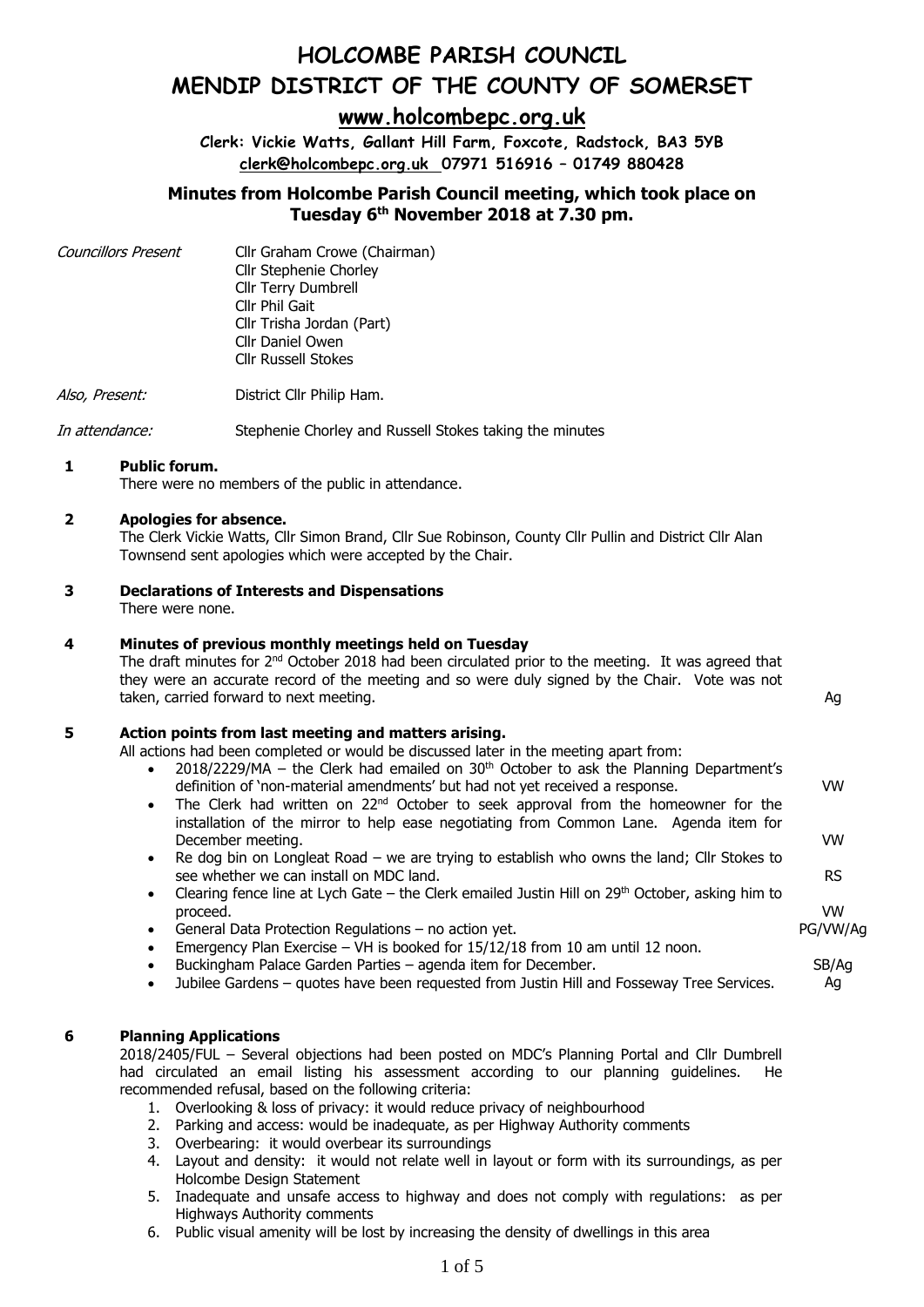## **[www.holcombepc.org.uk](http://www.holcombepc.org.uk/)**

### **Clerk: Vickie Watts, Gallant Hill Farm, Foxcote, Radstock, BA3 5YB [clerk@holcombepc.org.uk](mailto:victoriawatts@orange.net) 07971 516916 – 01749 880428**

Cllr Gait had circulated details of refusal of a previous application at the same location, and was of the opinion that the same objections applied to the current application.

It was noted that Highways require a bond of £20k before work commences.

After thorough discussion, it was recommended that the application be refused for the 6 reasons given above.

#### **Vote: 6 For, 0 Against & 1 Abstention**

Cllr Dumbrell requested that it be Minuted that an immediate neighbour had not received written notification of the planning application, whereas 27 people in Norton St Philip were on the list of Consultees. An objection has been raised with the Planning Officer, and Cllr Ham is meeting with Tracy Aarons, Deputy Chief Executive at MDC, to discuss our grievances.

PH

#### **7 Planning Updates**

2018/1967/ADV – The erection of 2no. timber painted signs at the entrance to Tower House: application refused by MDC.

2018/2037/HSE – Replacement of an existing garage with a new garage: application withdrawn by applicant by MDC.

#### **8 Consider and review Parish Council planning process**

A complaint had been received following a previous meeting, because parishioners who had attended for discussion of a planning application felt they had not had a fair hearing. It was agreed that we would review our conduct of planning applications, while adhering to SALC rules which state that supporters speak first, then opposers, then applicant summarises. They suggest that each speaker be allowed 3 minutes and that once a topic has been discussed, only new topics should be raised.

Cllr Crowe put forward three options:

- 1. Planning application comments be allowed to continue until every interested party has been heard, regardless of the fact that several speakers are voicing the same opinions. Advantage: all present feel that they have been listened to; Disadvantage – the meeting could last too long.
- 2. Continue as before, with the Chairman asking each parishioner to speak but only if new information was being put forward but inviting others to agree or disagree with what has been said.
- 3. Take Planning matters out of the Parish Council meeting and hold separate meetings to discuss all planning applications.

Councillors felt that the meeting in question was difficult as part of the planning application had been withdrawn some hours prior to the meeting, and although consultees present had been notified, the Parish Council had not and had to seek verification prior to discussion. It was felt that Councillors had possibly mistakenly assumed that most present had objections to the part that had been withdrawn, and the Parish Council could see no reason for refusal based on the criteria that are always applied. Councillors decided to select Option 2 above, but that SALCs ground rules be explained prior to discussion and that time taken on any application be limited to half an hour. Should this be insufficient, that portion of the meeting should be adjourned to a separate meeting.

The Clerk will write to the complainant, asking if she wishes to raise a formal complaint under our complaints procedure. VW

#### **9 Reports**

#### 9.1 PCSO Report

No apologies and no report for Holcombe had been received.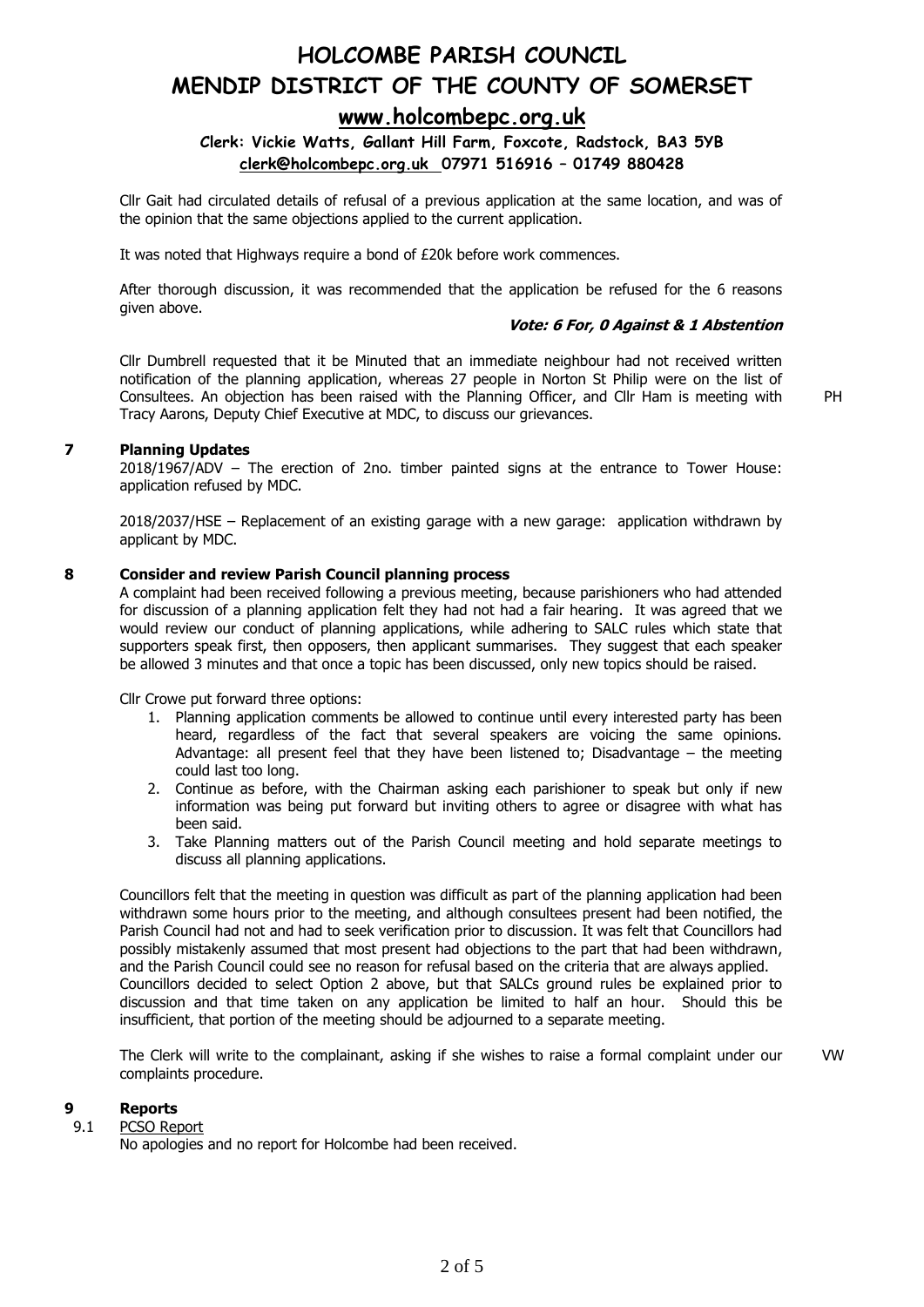## **HOLCOMBE PARISH COUNCIL MENDIP DISTRICT OF THE COUNTY OF SOMERSET [www.holcombepc.org.uk](http://www.holcombepc.org.uk/)**

### **Clerk: Vickie Watts, Gallant Hill Farm, Foxcote, Radstock, BA3 5YB [clerk@holcombepc.org.uk](mailto:victoriawatts@orange.net) 07971 516916 – 01749 880428**

#### 9.2 Mendip District Council report

District Cllr Ham attended and gave the following report:

Halecombe Quarry's application goes to the Board on Thursday, the report being 120 pages long. The process was started over four years ago and no one mentioned Bath hot springs until 8 months ago. Halecombe have not changed anything over the last 13 years so the drop in water level is not due to them. Hopefully the application will be approved for another 12 years works for the tar plant (£9m), and they will review the impact on the hot springs at each drop in level.

The playing field track (see also Playing Field report): Rick has offered to provide materials for the path and take away waste, Mr Ryan will quote for works.

MDC's Planning Enforcement team has been increased to six members, and fines have been increased to £150 per time.

Cllr Ham's portfolio of Transformation has so far spent  $E25m$  on assets that will raise  $E1.1m$  in revenue per annum. £6m has been spent on a derelict site in Frome and 3 more acquisitions are under review in Bristol, Frome and Plymouth, and another is under consideration in the Mendip area, but its location cannot be announced yet, all of which will result in £2.5m receipts each year. A press release will be published this Friday.

Cllr Ham had attended a CAB presentation on Monday night.  $£100k$  has been cut from their county budget, and every  $£1$  we give generates  $£50$  for the economy. (This was discussed further under Correspondence).

SWP (Somerset Waste Partnership) have presented their new business plan, including the creation of an incineration plant in Avonmouth, as they are pulling out of sending anything to landfill.

If the Planning Officer wishes to approve tonight's planning application, our having recommended refusal, they will need to refer back to Cllrs Ham and Townsend before taking any further action. As stated in Item 6, Cllr Ham has a meeting with Tracy Aarons, Deputy Chief Executive at MDC, on Wednesday with regard to our recent experience with MDC Planners.

Unitary talks - feasibility studies are being undertaken to look at the range of options.

Cllr Townsend did not attend the meeting but provided the following report:

- 1. I have written to Charlie Higgins in Highways about the drain problem reported in Charlton Rd outside End-Ever. He has undertaken to investigate and raised a job number.
- 2. I have also written to Traffic Highways Management requesting as a low-cost contribution to safety the painting of 30 mph roundels on the road by the Hall and on Holcombe Hill. No response yet.

### 9.3 County Councillor Report

County Cllr Pullen did not attend and did not provide a written report.

### **10 Finance**

- 10.1 Bank reconciliation The Clerk had prepared the bank reconciliation which had been checked by Cllr Owen prior to the meeting and was found to be in order.
- 10.2 Consider and approve  $2^{nd}$  quarter budget review The budget is broadly on track, with some expenditure moved around, but reserves were not amended.
	- The Clerk is to purchase a new printer.
	- Councillor training is not expected to incur more expenditure.
	- Village grants there was an anomaly regarding purchase of the Dyson, which was moved accordingly.
	- The budget for Jubilee gardens and floral gateways was moved into the dog waste bin budget, as no expenditure is envisaged.
	- The Speedwatch budget was also moved to the dog waste bin budget.
	- The Clerk is following up progress on the SID.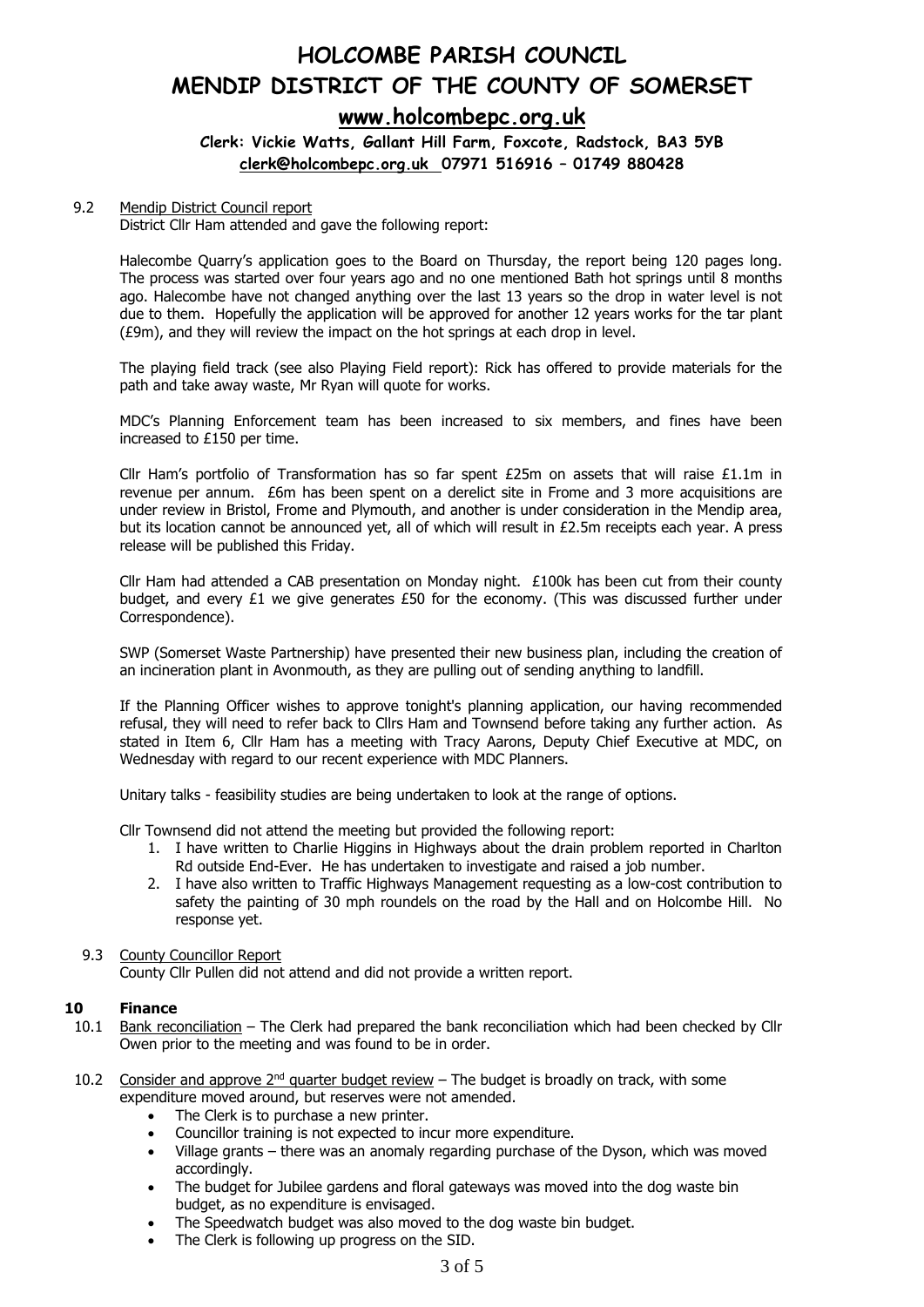**[www.holcombepc.org.uk](http://www.holcombepc.org.uk/)**

**Clerk: Vickie Watts, Gallant Hill Farm, Foxcote, Radstock, BA3 5YB [clerk@holcombepc.org.uk](mailto:victoriawatts@orange.net) 07971 516916 – 01749 880428**

Approval of the budget without further amendments was proposed by Cllr Crowe and seconded by Cllr Stokes.

#### **Vote: 7 For, 0 Against & 0 Abstentions**

10. Review quotes for Event Parking and Village Hall signage

Cllr Dumbrell had reviewed the options and proposed purchase of 1 x Event Parking, 2 x Event Parking – Left, 2 x Event Parking – Right, 1 x Event Parking – Ahead signs, and 2 x Beware Pedestrians free standing signs, at a cost of £173.57 incl VAT. Cllr Owen seconded the proposal and all Councillors agreed. The Clerk to advise whether she will complete the purchase or whether Cllr Dumbrell should pay and reclaim expense.

#### **Vote: 7 For, 0 Against & 0 Abstention**

VW

VW

VW

TD **SC** VW VW

SC

#### 10.4 Payments:

The following payments were read out for approval:

| Vickie Watts – Clerk Salary for October £222.22 & expenses of £40.88   £263.10 |  |
|--------------------------------------------------------------------------------|--|
| Holcombe Village Hall grant $\vert$ £500.00                                    |  |
|                                                                                |  |

Vote was not taken, carried forward to next meeting. Ag series were set on the control of the control of the control of the control of the control of the control of the control of the control of the control of the control

### **11 External meetings to attend and reports on meetings attended**

Emergency Plan Exercise – 15/12/18 at the Village Hall 10am until 12 noon.

Cllr Gait attended the MDC Parish Forum on  $18<sup>th</sup>$  October which discussed the Parish Council elections next May. An election has to take place if there are more applicants than places, at a cost of approximately £4k. The new Councillors take office 4 days after the election.

#### **12 Councillor Reports/Updates**

(Village Hall, Playing Field, Highways, Cemetery, Footpaths, Speedwatch, SALC etc)

#### 12.1 Highways

The dog waste bin in Common Lane had been shattered, presumably by a firework, at the weekend. It will need to be replaced, but the Clerk is to investigate claiming on our insurance.

It was thought that one of the grit bins had similarly been vandalised, Cllr Gait agreed to investigate all grit bins to see if any needed to be replaced / claimed on insurance. If they don't qualify on the insurance policy, we will need to spend Parish funds to replace them, and the Clerk should notify parishioners in On the Map & on Notice Boards.

Concern was expressed at Somerset County Council's recent letter notifying changes to highways winter service 2018/19, which involves a massive 21% reduction in road gritting in snowy weather. Cllr Dumbrell suggested we enlist local businesses to sponsor Holcombe's gritting and investigate the current state of our grit bins with a view to topping them up if necessary. Cllr Dumbrell agreed to lead a project to establish how much grit we have and how much we need, and to decide whether we need more bins.

Cllr Chorley will scan & forward SCC Highways letter to Cllr Dumbrell.

The Clerk will investigate the cost of larger grit bins.

The Clerk will include Highways plan update on our web-page, Holcombe FB page and notice boards.

#### 12.2 Village Hall

The next meeting will take place on the  $15<sup>th</sup>$  November 2018, having been postponed from October.

It was agreed at the October PC meeting that Cllr Chorley would establish if there was a shortfall of funds to cover the proposed work and report back to the next meeting.

#### 12.3 Playing Field

The bank statements have arrived and the figures will be incorporated into the accounts. Hedge trimming has been completed.

Cllr Stokes advised that Ryan has measured the path and will submit his quote, but he does not expect the path to be constructed before Spring 2019.